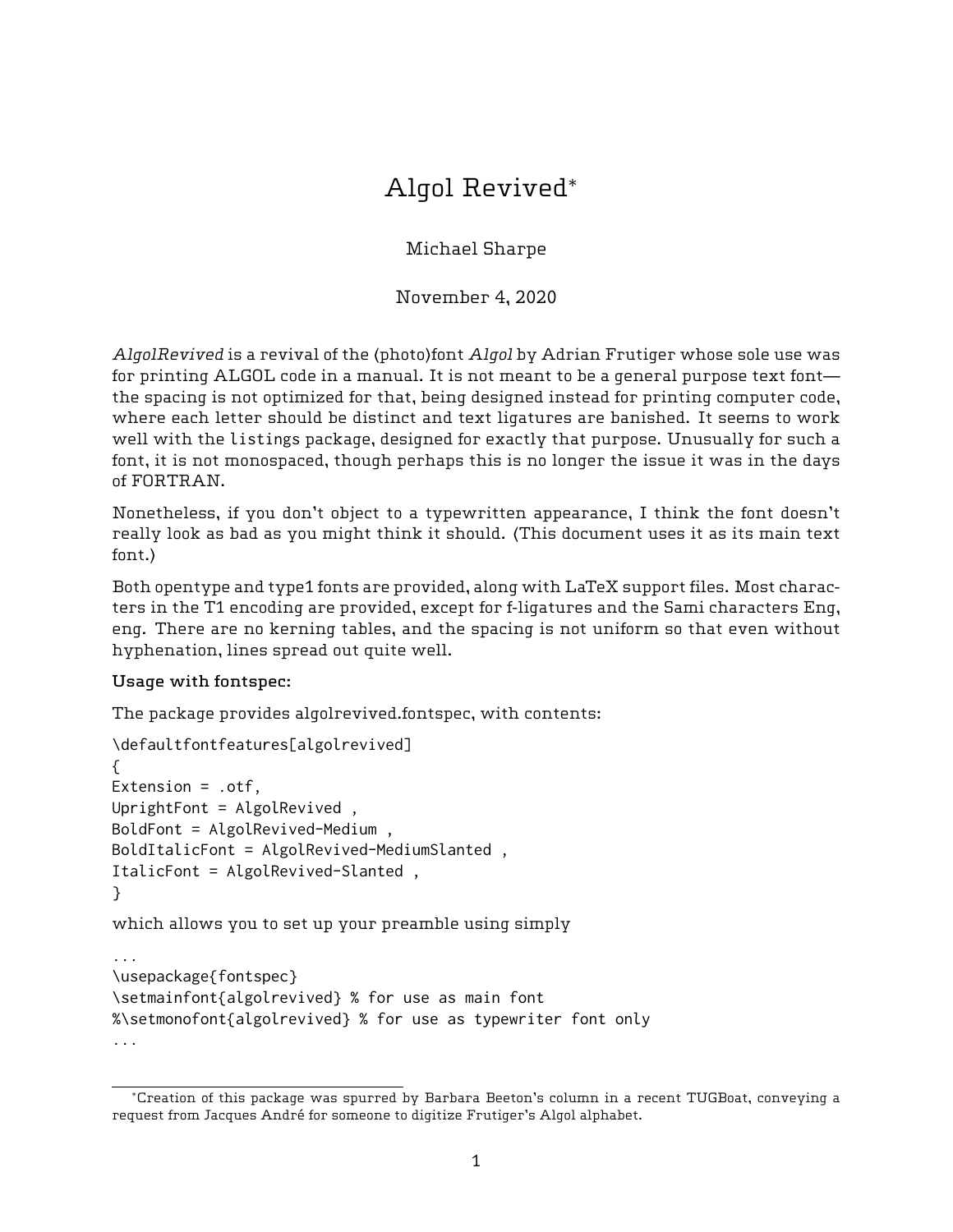# Usage with LaTeX

The package offers OT1, LY1, T1 and TS1 encodings, and sets T1 as the default. To change to LY1, you will need something like

\usepackage{algolrevived} %\usepackage[tt]{algolrevived} for just typewriter \usepackage[LY1]{fontenc}

The package has two rather different modes, one intended for use as main text and the other intended for use as a typewriter font defining \ttdefault for use with Typewriter Text and Verbatim text environments such as \texttt and \verb. In the example above, algolrevived becomes the default Roman font, with the following features, details of which are described in more detail later in this document.

- Hyphenation is enabled but may be turned off with the option nohyphens;
- the asterisk character renders as the high asterisk \*. The low asterisk is available using \textasteriskcentered, like \*;
- lining figures do not have a slashed zero: 0123456789;
- there is a compoundwordmark in the T1 encoding, and there are capitalwordmark and ascenderwordmark in the TS1 encoding;
- the TS1 encoding is quite complete and has many additional symbols that are not part of the standard TS1 encoding;
- oldstyle figures are available—they may be made the default using the option osf or oldstyle, or from the TS1 encoding;
- inferior and superior figures are provided along with a \textfrac macro;
- a \textcircled macro is provided.

## Usage as Typewriter Font

The option tt to algolrevived changes the mode to Typewriter with different behavior.

- Hyphenation is suppressed;
- the asterisk is low in this case, with the same effect as \textasteriskcentered.
- \ttdefault is set to AlgolRevived-TLF-TT—in particular, oldstyle figure settings are ignored;
- the default lining figure zero is slashed—you may change this using the option nozeroslash;
- the figure style macros such as \textosf and the \textcircled remain available.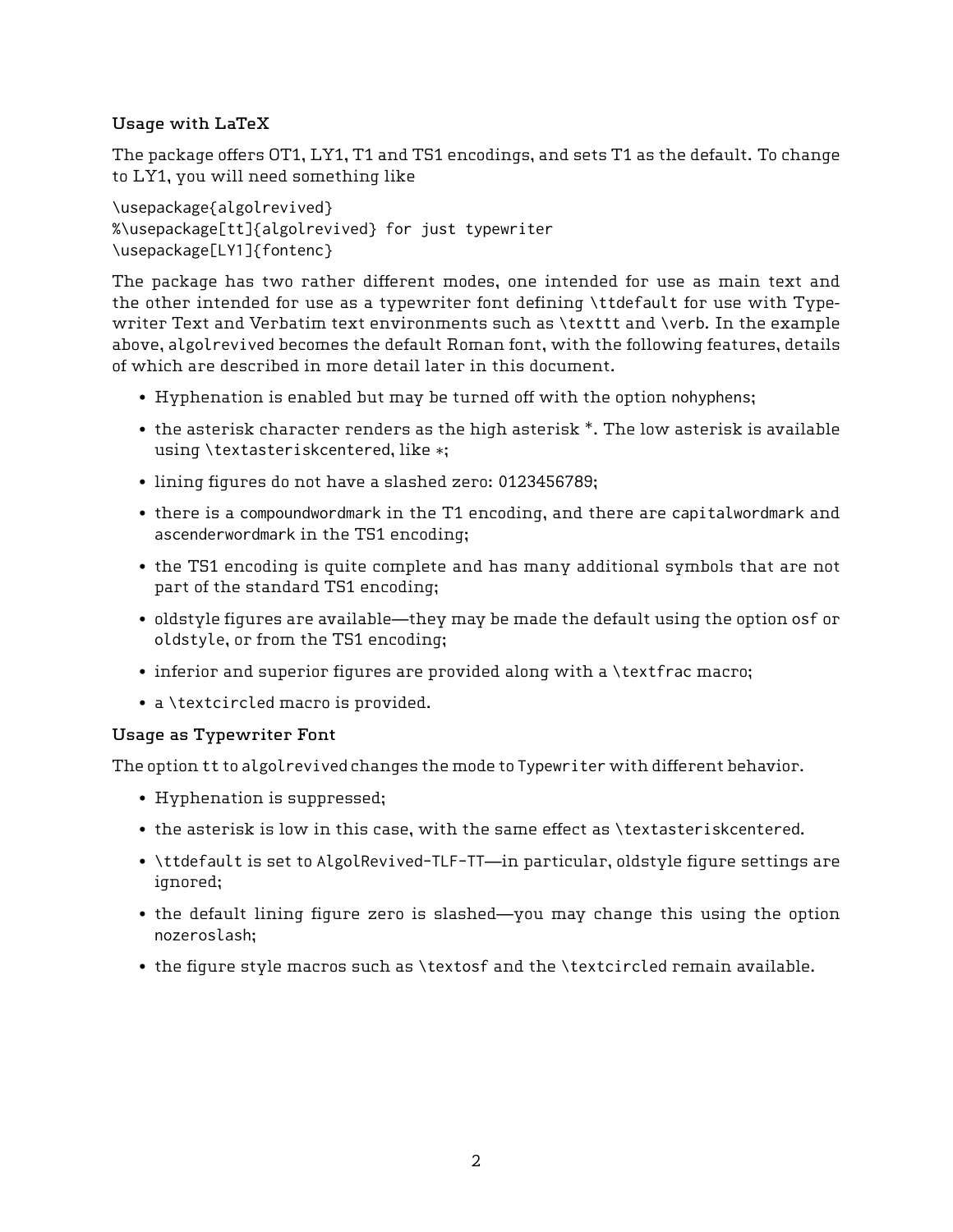# AlgolRevived-tlf-t1.tfm:

|                  | $\sqrt{0}$                  | $\mathbf{1}$                           | $\overline{c}$             | $\mathfrak{S}$                       | $\overline{4}$                | Έ                        | Έ                        | $\mathcal{L}$               |                                                                                           |
|------------------|-----------------------------|----------------------------------------|----------------------------|--------------------------------------|-------------------------------|--------------------------|--------------------------|-----------------------------|-------------------------------------------------------------------------------------------|
| $\sqrt[6]{00x}$  | $\overline{S}_0$            | $\mathbb{Z}_{4}$                       | $\overline{R}_2$           | $\sim$ 3                             | $\ddots$ $_{4}$               | $\overline{6}$           | $\overline{\bullet}$ 6   | $\overline{v}_7$            |                                                                                           |
| 01x              | $\overline{5}$              | $\boldsymbol{9}$                       | 10                         | $\frac{11}{2}$                       | $\epsilon$ <sup>12</sup>      | , 13                     | $\left( \right.$ 14      | 215                         | $^{\prime\prime}$ 0x                                                                      |
| $^{\prime}02x$   | ш<br>$16\,$                 | $\overline{\mathbf{m}}$ <sub>17</sub>  | 18                         | $\kappa_{19}$                        | $\lambda$ 20                  | $-21$                    | $-22$                    | 23                          | "1x                                                                                       |
| $\partial \Im x$ | 24                          | 1 25                                   | ]26                        | 27                                   | 28                            | 29                       | 30                       | 31                          |                                                                                           |
| $^{\prime}04x$   | 32                          | $\frac{1}{33}$                         | $\mathrm{^{11}}$ 34        | #35                                  | \$36                          | %37                      | $\delta x$ 38            | $\frac{1}{39}$              | "2x                                                                                       |
| 705x             | $40\,$                      | $\big)$ 41                             | $\ast$ $_{42}$             | $+43$                                | , 44                          | $-45$                    | .46                      | /47                         |                                                                                           |
| 06x              | 048                         | 149                                    | 250                        | 351                                  | $4_{52}$                      | 5 <sub>53</sub>          | 6 54                     | 7 <sub>55</sub>             | "3x                                                                                       |
| 77x              | 8 56                        | 957                                    | :58                        | , 59                                 | $<$ 60                        | $= 61$                   | > 62                     | $?$ 63                      |                                                                                           |
| $^\prime\!10x$   | $G_{64}$                    | A 65                                   | $B_{66}$                   | $C_{67}$                             | $D_{68}$                      | $E_{69}$                 | $F_{70}$                 | $G_{71}$                    | "4x                                                                                       |
| 11x              | $H_{72}$                    | $I_{73}$                               | $J_{74}$                   | K 75                                 | $L_{76}$                      | M 77                     | N 78                     | $O_{79}$                    |                                                                                           |
| '12x             | $P_{80}$                    | $Q_{81}$                               | $R_{82}$                   | S 83                                 | $T_{84}$                      | $\mathrm{U}$ 85          | $V_{86}$                 | $W$ 87                      | "5x                                                                                       |
| 13x              | $X_{88}$                    | $Y_{89}$                               | $Z_{90}$                   | $\frac{91}{2}$                       | $\frac{92}{2}$                | $\frac{1}{3}$            | $\lambda_{94}$           | $-95$                       |                                                                                           |
| 714x             | $\overline{6}$ 96           | $a_{97}$                               | B 98                       | $C$ 99                               | $d$ 100                       | <b>e</b> 101             | $f_{102}$                | $q$ 103                     | $\mathbin{\textcolor{red}{\mathbf{\raisebox{0.5pt}{\scriptsize\textbf{''}}}}}6\mathsf{x}$ |
| 15x              | $h_{104}$                   | $i_{105}$                              | 1106                       | $k_{107}$                            | $1_{108}$                     | $\Pi$ 109                | $\Pi$ 110                | 0111                        |                                                                                           |
| '16x             | <b>P</b> 112                | $q$ 113                                | $\Gamma$ 114               | S 115                                | $t_{116}$                     | <b>U</b> 117             | $V$ 118                  | W 119                       | "7x                                                                                       |
| '17x             | X 120                       | Y 121                                  | Z 122                      | 123                                  | 124                           | $+ 125$                  | $\sim$ 126               | $-127$                      |                                                                                           |
| 20x              | $\rm \AA{}$ 128             | <b>A</b> 129                           | $\acute{C}$ 130            | $\check{C}$ 131                      | $\check{\mathbf{D}}$ $_{132}$ | $\check{E}$ 133          | E <sub>134</sub>         | $\tilde{G}$ 135             | $^{\prime\prime}$ 8x                                                                      |
| 21x              | $\mathring{\mathbf{L}}$ 136 | $\Gamma$ 137                           | L 138                      | $\mathbf{\acute{N}}$ 139             | $\check{\rm N}$ 140           | 141                      | $\tilde{0}$ 142          | $R_{143}$                   |                                                                                           |
| 22x              | $\check{R}$ 144             | $\mathsf{S}_{\scriptscriptstyle{145}}$ | $\check{S}$ $_{146}$       | 5147                                 | $\check{\Upsilon}$ $_{148}$   | $T_{149}$                | $\mathbf{\acute{U}}$ 150 | $\mathring{\textbf{U}}$ 151 | $^{\prime\prime}$ 9x                                                                      |
| 23x              | $\ddot{\text{Y}}$ 152       | $\overline{Z}$ 153                     | $\sum_{154}$               | $\dot{Z}$ 155                        | 156                           | $\mathbf{i}_{157}$       | $\overline{d}$ 158       | 5159                        |                                                                                           |
| 24x              | $\check{a}$ 160             | <b>4</b> 161                           | $\acute{c}$ 162            | $\check{C}$ 163                      | $d'$ 164                      | $\check{e}$ 165          | e 166                    | ğ 167                       | $\mathcal{L}_{\mathsf{A}\mathsf{X}}$                                                      |
| 25x              | $\int_{168}$                | $\mathbf{r}_{169}$                     | 1120                       | $\mathring{\mathrm{n}}$ 171          | $\check{\Pi}$ 172             | $173\,$                  | $\tilde{0}$ 174          | $\acute{\Gamma}$ 175        |                                                                                           |
| $26x$            | $\check{\Gamma}$ 176        | $\frac{2}{5}$ 177                      | $\check{S}$ 178            | 5179                                 | $t'$ 180                      | $\frac{1}{3}$ 181        | $\mathbf{\tilde{u}}$ 182 | $\mathring{u}$ 183          | $^{\prime\prime}$ Bx                                                                      |
| $27x$            | $\ddot{y}$ 184              | $\acute{\rm{z}}$ 185                   | $\check{\mathbf{Z}}$ 186   | $\dot{z}$ 187                        | 188                           | $\mathbf{i}$ 189         | 6.190                    | £ 191                       |                                                                                           |
| 30x              | A 192                       | $\acute{\textrm{A}}$ 193               | $\hat{A}$ 194              | $\widetilde{A}$ 195                  | $\ddot{A}$ 196                | Å 197                    | $AE$ 198                 | $\zeta$ 199                 | $^{\prime\prime}$ Cx                                                                      |
| $31x$            | $\dot{E}$ 200               | $\mathrm{\acute{E}}$ 201               | $\hat{E}$ 202              | $\rm \ddot{E}$ 203                   | $\tilde{I}$ 204               | $\acute{\mathrm{I}}$ 205 | $\hat{I}$ 206            | $\ddot{\mathrm{I}}$ 207     |                                                                                           |
| 32x              | $\mathbf{D}$ 208            | $\widetilde{\rm N}$ 209                | $\tilde{O}$ 210            | $0_{211}$                            | $\hat{O}$ 212                 | $\tilde{O}$ 213          | $\ddot{O}$ 214           | $\times$ 215                | $\sqrt{\phantom{a}}$ Dx                                                                   |
| 33x              | $\emptyset$ 216             | $\dot{U}$ 217                          | $\mathbf{\acute{U}}$ 218   | $\mathbf{\hat{U}}$ 219               | $\rm \ddot{U}$ 220            | $\acute{\Upsilon}$ 221   | $\bar{P}$ 222            | $223\,$                     |                                                                                           |
| 34x              | $\lambda$ 224               | 4225                                   | $a_{226}$                  | $\tilde{a}$ 227                      | $\ddot{a}$ 228                | $\frac{a}{a}$ 229        | æ 230                    | $\zeta$ 231                 | $^{\prime\prime}$ Ex                                                                      |
| 35x              | $\dot{e}$ 232               | $\acute{e}$ 233                        | $\hat{e}$ 234              | i 235                                | $\mathbf{1}$ 236              | $\mathbf{1}$ 237         | $\hat{1}$ 238            | $\ddot{\textbf{i}}$ 239     |                                                                                           |
| 36x              | 0240                        | $\tilde{\rm n}$ 241                    | $\dot{0}$ 242              | 0243                                 | 0244                          | $\tilde{0}$ 245          | 0.246                    | <b>CP</b> 247               | $r_{Fx}$                                                                                  |
| 37x              | $\rlap{/}D$ 248             | $\mathbf{\hat{u}}$ 249                 | $\mathbf{u}$ 250           | $\hat{u}$ 251                        | $\ddot{u}$ 252                | $\acute{\rm y}$ 253      | $b_{254}$                | $\beta$ 255                 |                                                                                           |
|                  | $^{\prime\prime}$ 8         | "9"                                    | $\mathcal{L}_{\mathsf{A}}$ | $\mathrm{^{\prime\prime}}\mathrm{B}$ | $^{\prime\prime}$ C           | $\gamma_D$               | $^{\prime\prime}$ E      | $r_{\text{F}}$              |                                                                                           |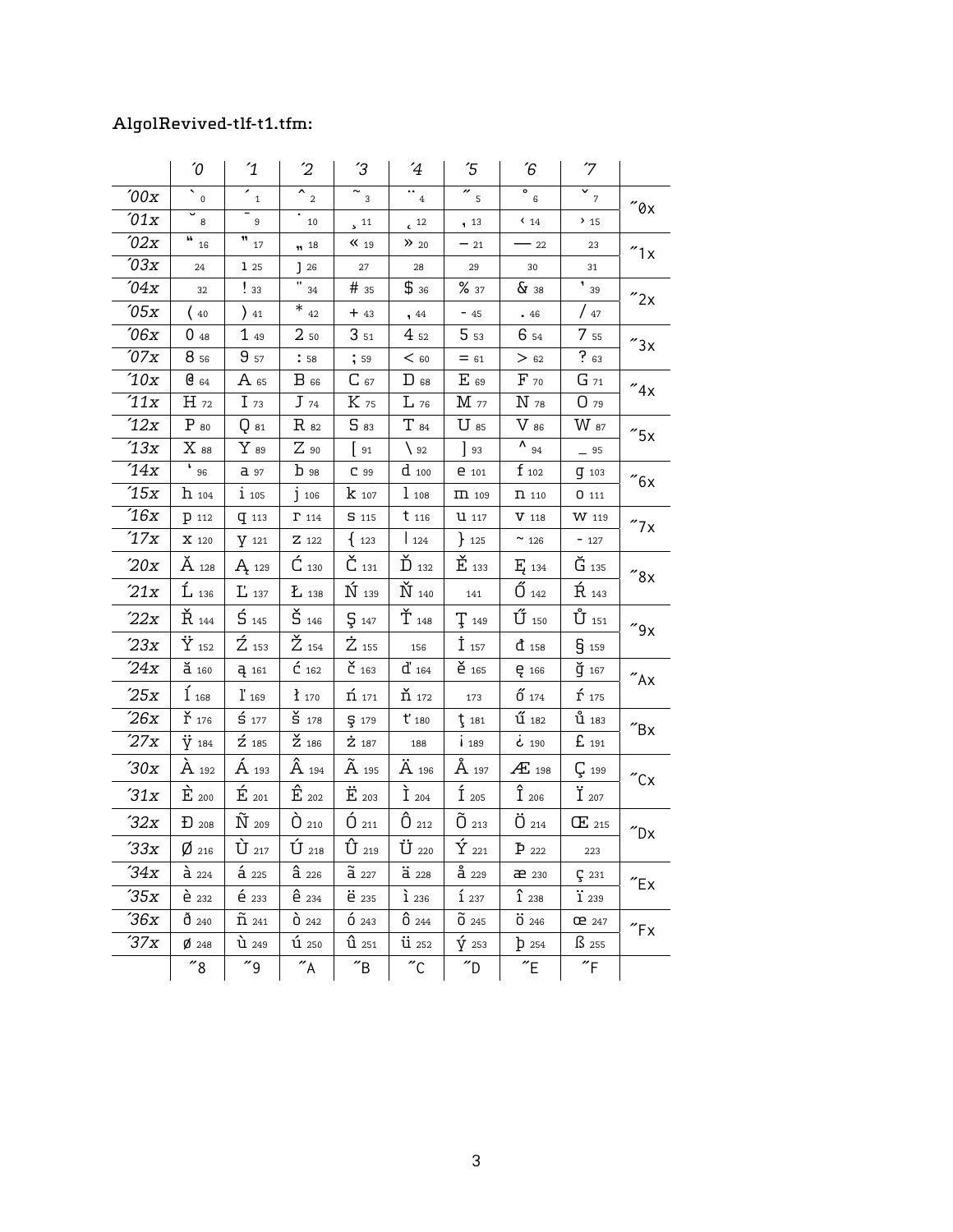#### Package options and macros:

The option scaled=.95 or scale=.95 renders at 95% of the default size. Option tt species typewriter. The macros {\sufigures 9} (same effect as  $\text{9}$ ) render the figure as a superscript,  $^9$ , and similarly with \infigures, \textinf for inferior figures. (Note that the usual macro \textin is being used for the "belongs to" glyph, ∈, added as a non-standard part of textcomp.)

The macro \textcircled that may be used to construct a circled version of a single letter or numeral using \textbigcircle for the encircling glyph. The argument is always constructed from uppercased letters and numerals, so, in effect, you can only construct circled uppercase: \textcircled{M} and \textcircled{m} have the same effect, namely  $@.$ Circled numerals are also available: \textcircled{0}... produces  $@...@$ .

- \textlf{} and {\lfstyle } give lining figures, as do \texttlf{} and {\tlfstyle };
- \textosf{} and {\osfstyle } give proportional oldstyle figures as do \texttosf{} and {\tosfstyle };
- \textfrac{3}{4} uses superior and inferior figures to make the fraction  $\frac{3}{4}$ , and an optional argument is available for the whole number part: \textfrac[2]{31}{32} renders as  $2^{31}/_{32}$ . The spacing may be tinkered with by redefining the macro \textfrac and by setting the two options foresolidus and aftsolidus which modify the spacing around the fraction solidus.

The sty file requires textcomp so there is no need to load it separately. Textcomp adds the following glyphs. (The mathematical symbols in the otherwise vacant slots in positions 192 and up were mostly borrowed from the STIX math fonts, which use the same SIL OFL as this package. The names below were in those cases are the same as the STIX names, prefixed by "text".)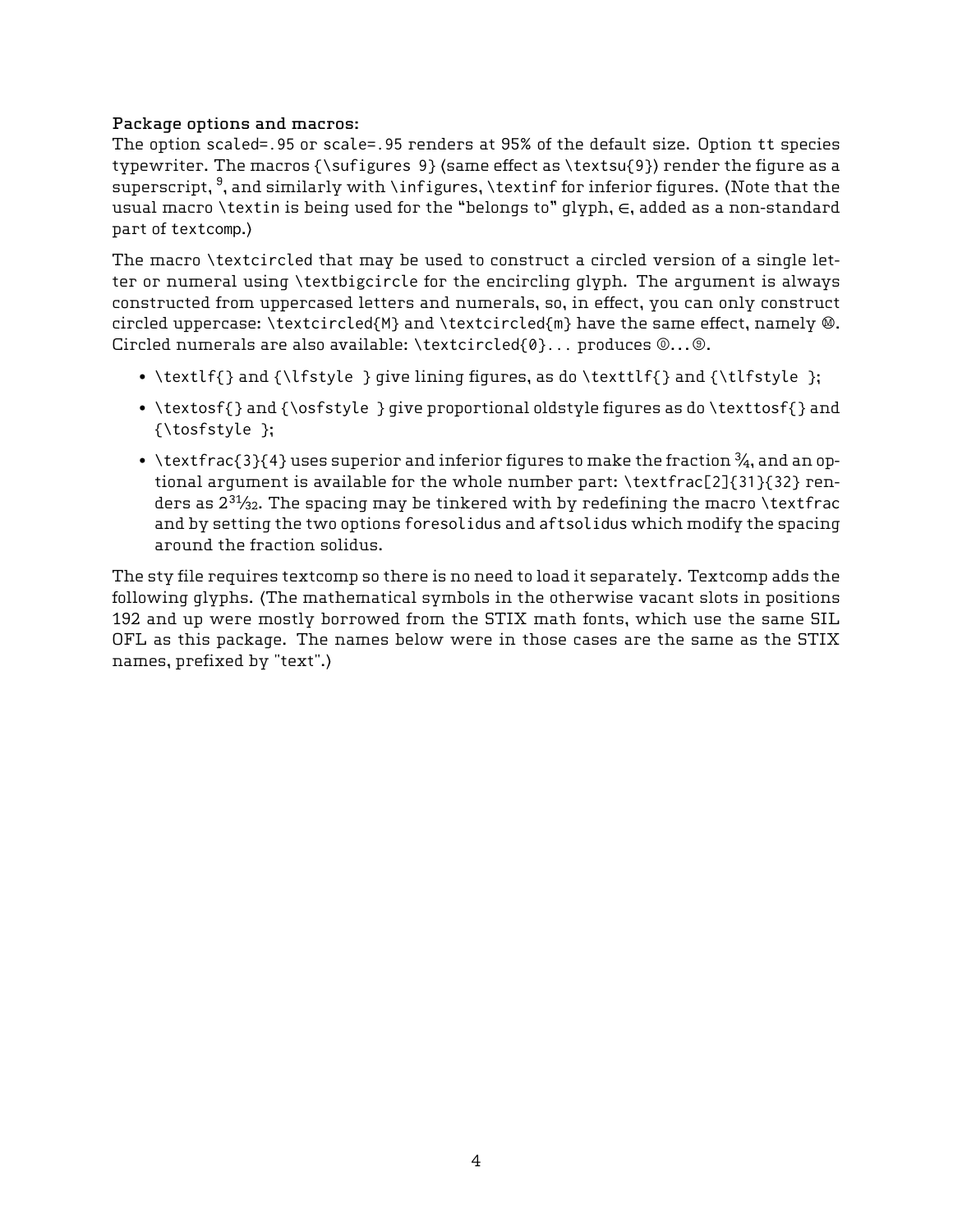# AlgolRevived-ts1.tfm:

|                 | $\sqrt{0}$              | $\mathbf{1}$          | $\overline{c}$                             | ΄3                                   | $\overline{4}$                  | $\sqrt{5}$                   | ΄6                        | $\mathcal{L}$                |                                                                                           |  |
|-----------------|-------------------------|-----------------------|--------------------------------------------|--------------------------------------|---------------------------------|------------------------------|---------------------------|------------------------------|-------------------------------------------------------------------------------------------|--|
| $\sqrt[6]{00x}$ | $\mathbf 0$             | ╭<br>$\mathbf{1}$     | $\overline{\phantom{0}}$<br>$\overline{a}$ | 3                                    | $\cdot \cdot$<br>$\overline{4}$ | n<br>5                       | $\overline{\bullet}$<br>6 | ▽<br>$\overline{7}$          | $''\mathfrak{g}_X$                                                                        |  |
| 01x             | 8                       | 9                     | 10                                         | $\sqrt{11}$                          | $\epsilon$ 12                   | , 13                         | 14                        | 15                           |                                                                                           |  |
| '02x            | 16                      | 17                    | 18                                         | 19                                   | 20                              | $-21$                        | $-22$                     | 23                           | "1x                                                                                       |  |
| '03x            | $\leftarrow$ 24         | $\rightarrow$ 25      | $\mathbin{\char`\^}26$                     | 27                                   | $\widehat{\phantom{a}}_{28}$    | 29                           | 30                        | 31                           |                                                                                           |  |
| $^{\prime}04x$  | $\mathbf{\tilde{D}}$ 32 | 33                    | 34                                         | 35                                   | \$36                            | 37                           | 38                        | $\overline{1}$ 39            | "2x                                                                                       |  |
| 705x            | 40                      | 41                    | $* 42$                                     | 43                                   | , 44                            | $= 45$                       | .46                       | / 47                         |                                                                                           |  |
| 706x            | $O$ 48                  | 149                   | 2 50                                       | 3 51                                 | 4 52                            | 5 53                         | 6 54                      | 7 55                         | "3x                                                                                       |  |
| 07x             | 8 56                    | 9 57                  | 58                                         | 59                                   | ( 60                            | $-61$                        | $\overline{)62}$          | 63                           |                                                                                           |  |
| 10x             | 64                      | 65                    | 66                                         | 67                                   | 68                              | 69                           | 70                        | 71                           | $''4x$                                                                                    |  |
| 11x             | 72                      | 73                    | 74                                         | 75                                   | 76                              | 77                           | 78                        | $O$ 79                       |                                                                                           |  |
| '12x            | 80                      | 81                    | 82                                         | 83                                   | 84                              | 85                           | 86                        | $\Omega$ 87                  | $^{\prime\prime}$ 5x                                                                      |  |
| 13x             | 88                      | 89                    | 90                                         | $\left[\right]$ 91                   | 92                              | $\parallel$ 93               | $\uparrow$ 94             | $\sqrt{95}$                  |                                                                                           |  |
| '14x            | 96                      | 97                    | $\star$ 98                                 | O O.99                               | $+100$                          | 101                          | 102                       | 103                          | $\mathbin{\textcolor{red}{\mathbf{\raisebox{0.5pt}{\scriptsize\textbf{''}}}}}6\mathsf{x}$ |  |
| 15x             | 104                     | 105                   | 106                                        | 107                                  | $\mathscr{B}_{108}$             | CD 109                       | $\blacklozenge$ 110       | 111                          |                                                                                           |  |
| 16x             | 112                     | 113                   | 114                                        | 115                                  | 116                             | 117                          | 118                       | 119                          | $''7\times$                                                                               |  |
| 17x             | 120                     | 121                   | 122                                        | 123                                  | 124                             | 125                          | $\sim$ 126                | $= 127$                      |                                                                                           |  |
| $20x$           | 128                     | 129                   | 130                                        | 131                                  | $\dagger$ 132                   | $\ddagger$ 133               | $\parallel$ 134           | $\%$ o 135                   | $^{\prime\prime}$ 8x                                                                      |  |
| 21x             | • 136                   | 137                   | \$138                                      | \$139                                | $f_{140}$                       | $\mathbb{C}$ 141             | 142                       | H 143                        |                                                                                           |  |
| 22x             | $\mathbb{G}$ 144        | $P$ 145               | $E$ 146                                    | $\rm R$ 147                          | $P_{148}$                       | ن<br>349                     | $\mathbf{d}$ 150          | $\overline{\text{TM}}_{151}$ | $^{\prime\prime}$ 9x                                                                      |  |
| 23x             | 152                     | $q_{153}$             | $\rm{I\!B}$ 154                            | Nº 155                               | $\frac{7}{156}$                 | <b>e</b> 157                 | $O$ 158                   | $\overline{\text{SM}}$ 159   |                                                                                           |  |
| 24x             | †160                    | $\frac{1}{161}$       | 0.162                                      | $E_{163}$                            | $a_{164}$                       | $\mathbf{Y}_{165}$           | $\frac{1}{1}$ 166         | 5167                         | $^{\prime\prime}$ Ax                                                                      |  |
| 25x             | 168                     | $\bigcirc$ 169        | $\frac{a}{170}$                            | $\bigcirc$ 171                       | $-1172$                         | $\circledR$ 173              | $\circledR$ 174           | 175                          |                                                                                           |  |
| 26x             | $\overline{\circ}$ 176  | $±$ 177               | 178                                        | 179                                  | $\overline{180}$                | 11131                        | $\mathbf{1}_{182}$        | .183                         | $^{\prime\prime}$ Bx                                                                      |  |
| 27x             | <b>*</b> 184            | 185                   | $\overset{\text{\normalsize 0}}{2}$ 186    | $\sqrt{187}$                         | $\frac{1}{4}$ 188               | $\frac{1}{2}$ 189            | $\frac{3}{4}$ 190         | 191                          |                                                                                           |  |
| 30x             | $'$ 192                 | $^{\prime\prime}$ 193 | 194                                        | 195                                  | $\Leftrightarrow$ 196           | $\text{\text{\^{19}}\,}$ 197 | $\Leftarrow$ 198          | $\mathsf{1}$ 199             | $^{\prime\prime}$ Cx                                                                      |  |
| 31x             | $\Rightarrow$ 200       | $\Psi$ 201            | $\Leftrightarrow$ 202                      | $\mathsf{1}_{203}$                   | $\forall$ 204                   | $C_{205}$                    | $d$ 206                   | $\exists$ 207                |                                                                                           |  |
| 32x             | $\overline{A}$ 208      | $\varnothing$ 209     | $\Delta$ 210                               | $\nabla_{211}$                       | $\epsilon$ 212                  | $\notin$ 213                 | X 214                     | $\epsilon$ 215               | $\sqrt{\ }$ Dx                                                                            |  |
| 33x             | $\supset$ 216           | $\n  217\n$           | 7218                                       | 219                                  | $\bullet$ 220                   | $\Lambda$ 221                | $V$ 222                   | 223                          |                                                                                           |  |
| $\sqrt{34x}$    | $\bigcap$ 224           | $U$ 225               | $:= 226$                                   | $=: 227$                             | $\neq$ 228                      | $\equiv$ 229                 | $\not\equiv$ 230          | $\leq$ 231                   | $^{\prime\prime}$ Ex                                                                      |  |
| 35x             | $\geq$ 232              | C <sub>233</sub>      | $\supset$ 234                              | 7235                                 | $\overline{D}$ 236              | $\subseteq$ 237              | $\supseteq$ 238           | $\not\subseteq$ 239          |                                                                                           |  |
| 36x             | $\mathcal{D}$ 240       | $\Box$ 241            | $\Box$ 242                                 | $\sqsubseteq$ 243                    | $\equiv$ 244                    | $\prod$ 245                  | $\div$ 246                | $\sqcup$ 247                 | $r_{Fx}$                                                                                  |  |
| 37x             | 248                     | 249                   | 250                                        | 251                                  | 252                             | 253                          | 254                       | 255                          |                                                                                           |  |
|                 | $~^{''}8$               | "9"                   | $\alpha$                                   | $\mathrm{^{\prime\prime}}\mathrm{B}$ | $^{\prime\prime}$ C             | $\gamma$ D                   | $^{\prime\prime}$ E       | $\tilde{}$ F                 |                                                                                           |  |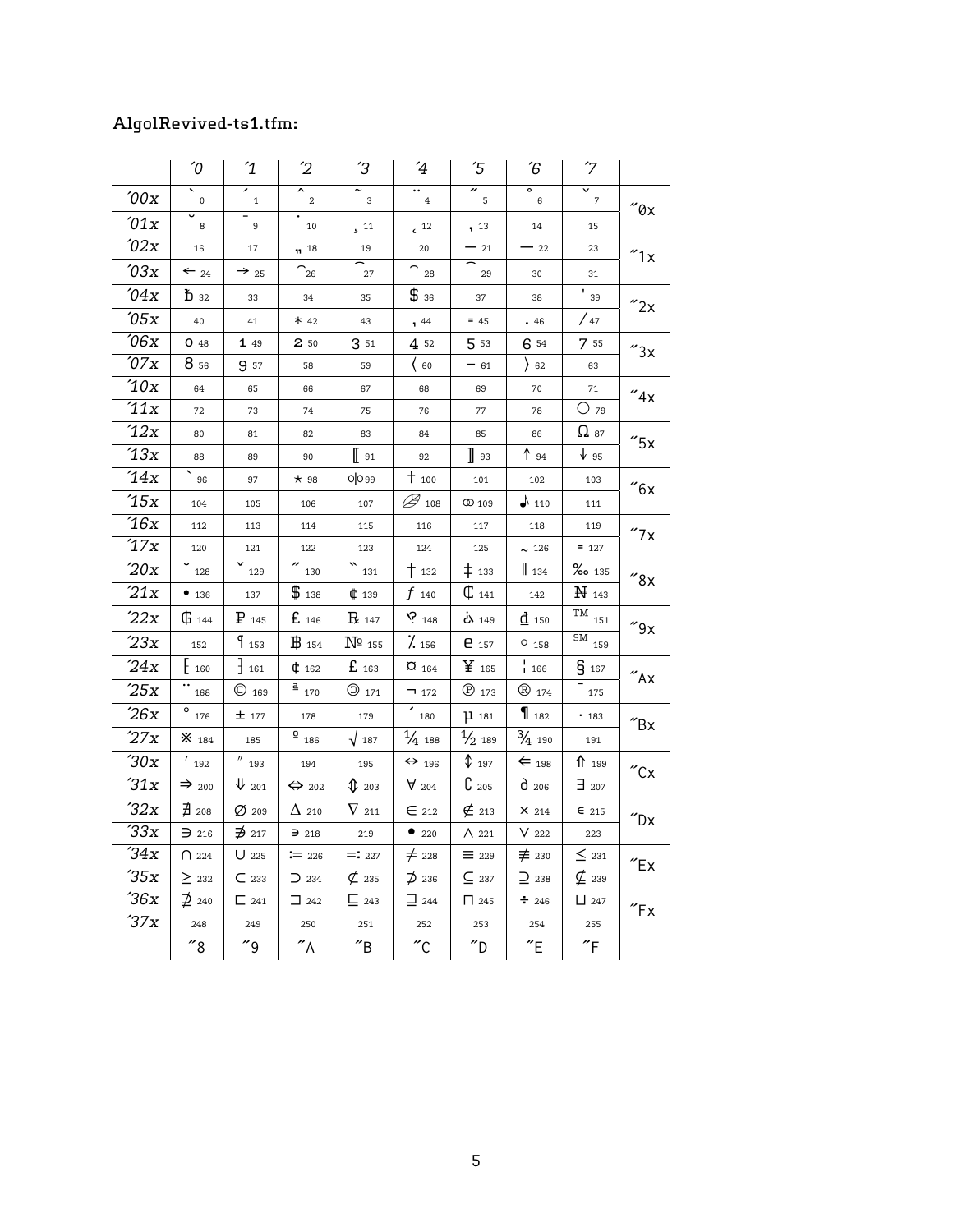List of LaTeX macros to access the TS1 symbols in text mode:

- 0 \capitalgrave
- 1 \capitalacute
- 2 \capitalcircumflex
- 3 \capitaltilde
- 4 \capitaldieresis
- 5 \capitalhungarumlaut
- 6 \capitalring
- 7 \capitalcaron
- 8 \capitalbreve
- 9 \capitalmacron
- 10 \capitaldotaccent
- 11 \capitalcedilla
- 12 \capitalogonek
- 13 \textquotestraightbase
- 18 \textquotestraightdblbase
- 21 \texttwelveudash
- 22 \textthreequartersemdash
- 23 \textcapitalcompwordmark
- 24 \textleftarrow
- 25 \textrightarrow
- 26 \t % tie accent, skewed right
- 27 \capitaltie % skewed right
- 28 \newtie % tie accent centered
- 29 \capitalnewtie % ditto
- 31 \textascendercompwordmark
- 32 \textblank
- 36 \textdollar
- 39 \textquotesingle
- 42 \textasteriskcentered
- 45 \textdblhyphen
- 47 \textfractionsolidus
- 48 \textzerooldstyle
- 49 \textoneoldstyle
- 50 \texttwooldstyle
- 49 \textthreeoldstyle
- 50 \textfouroldstyle
- 51 \textfiveoldstyle
- 52 \textsixoldstyle
- 53 \textsevenoldstyle
- 54 \texteightoldstyle
- 55 \textnineoldstyle
- 60 \textlangle
- 61 \textminus
- 62 \textrangle
- 77 \textmho
- 79 \textbigcircle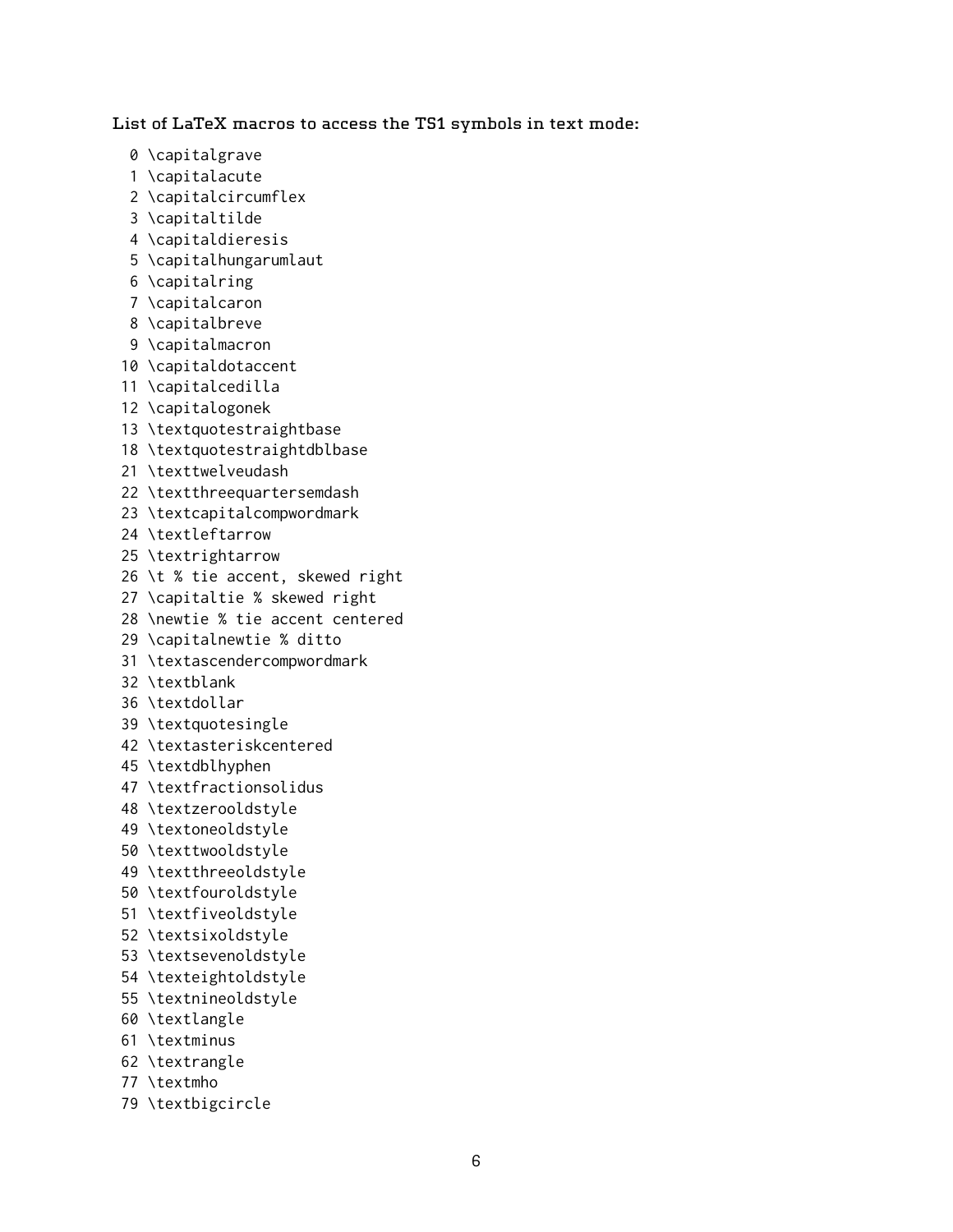87 \textohm 91 \textlbrackdbl 93 \textrbrackdbl 94 \textuparrow 95 \textdownarrow 96 \textasciigrave 96 \textasciigrave 98 \textborn 99 \textdivorced 100 \textdied 108 \textleaf 109 \textmarried 110 \textmusicalnote 126 \texttildelow 127 \textdblhyphenchar 128 \textasciibreve 129 \textasciicaron 130 \textacutedbl 131 \textgravedbl 132 \textdagger 133 \textdaggerdbl 134 \textbardbl 135 \textperthousand 136 \textbullet 137 \textcelsius 138 \textdollaroldstyle 139 \textcentoldstyle 140 \textflorin 141 \textcolonmonetary 142 \textwon 143 \textnaira 144 \textguarani 145 \textpeso 146 \textlira 147 \textrecipe 148 \textinterrobang 149 \textinterrobangdown 150 \textdong 151 \texttrademark 152 \textpertenthousand 153 \textpilcrow 154 \textbaht 155 \textnumero 156 \textdiscount 157 \textestimated 158 \textopenbullet 159 \textservicemark 160 \textlquill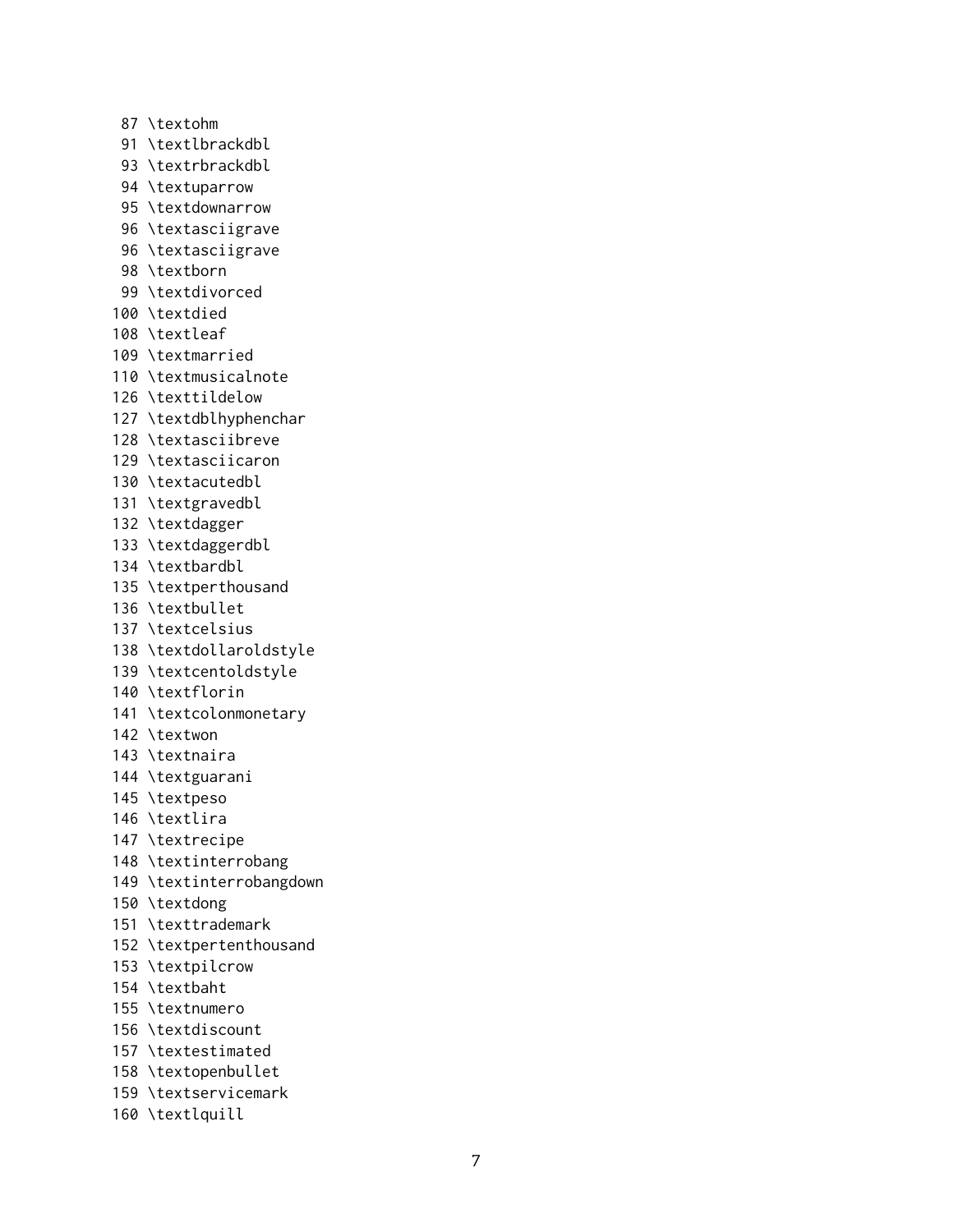161 \textrquill 162 \textcent 163 \textsterling 164 \textcurrency 165 \textyen 166 \textbrokenbar 167 \textsection 168 \textasciidieresis 169 \textcopyright 170 \textordfeminine 171 \textcopyleft 172 \textlnot 173 \textcircledP 174 \textregistered 175 \textasciimacron 176 \textdegree 177 \textpm 178 \texttwosuperior 179 \textthreesuperior 181 \textmu 182 \textparagraph 183 \textperiodcentered 184 \textreferencemark 185 \textonesuperior 186 \textordmasculine 187 \textsurd 188 \textonequarter 189 \textonehalf 190 \textthreequarters 191 \texteuro 192 \textprime 193 \textdprime 196 \textleftrightarrow 197 \textupdownarrow 198 \textLeftarrow 199 \textUparrow 200 \textRightarrow 201 \textDownarrow 202 \textLeftrightarrow 203 \textUpdownarrow 204 \textforall 205 \textcomplement 206 \textpartial 207 \textexists 208 \textnexists 209 \textvarnothing 210 \textincrement 211 \textnabla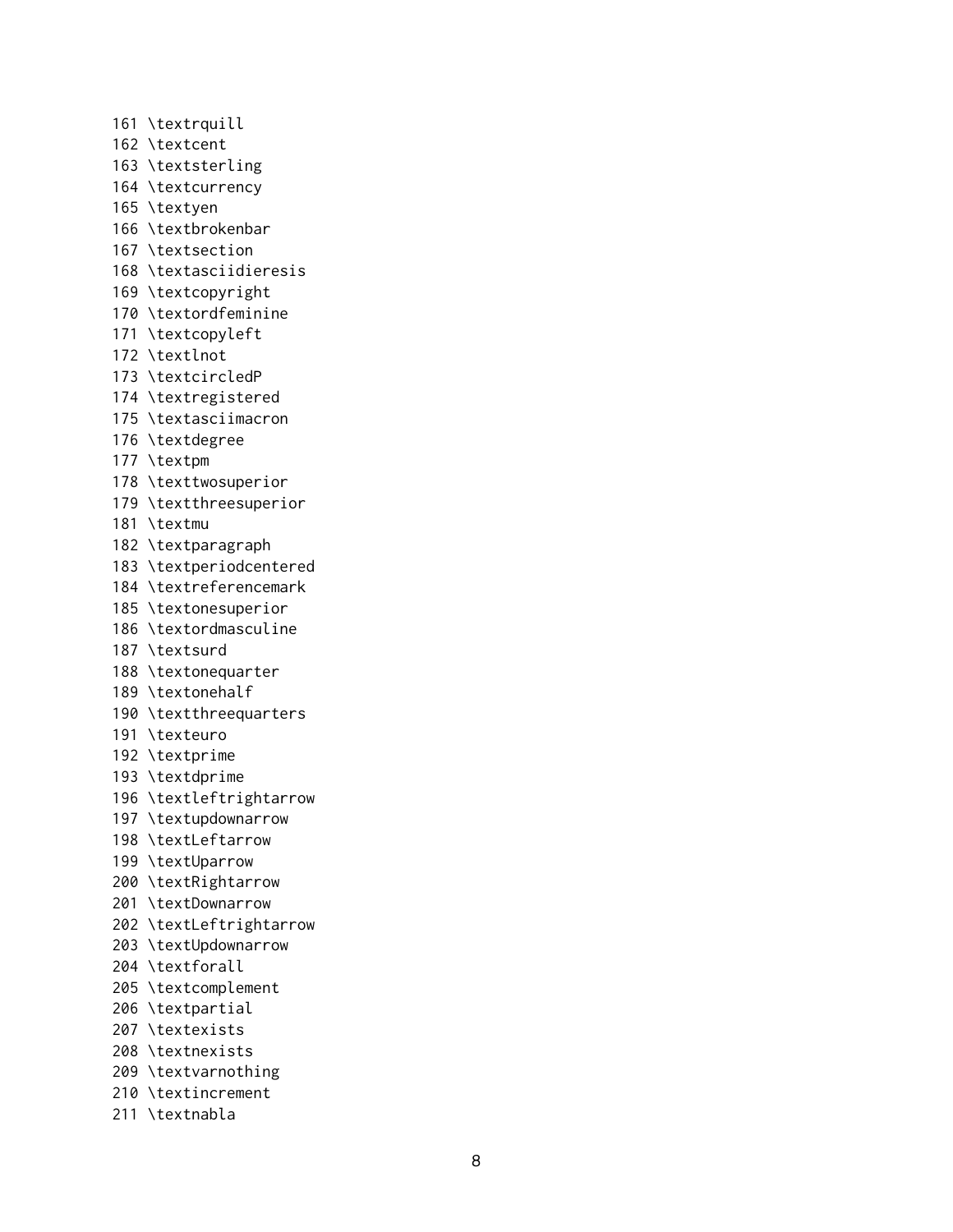212 \textin 213 \textnotin 214 \texttimes 215 \textsmallin 216 \textni 217 \textnni 218 \textsmallni 219 \textsmallsetminus 220 \textlargebullet 221 \textland 222 \textlor 224 \textcap 225 \textcup 226 \textcoloneq 227 \texteqcolon 228 \textneq 229 \textequiv 230 \textneqiv 231 \textleq 232 \textgeq 233 \textsubset 234 \textsupset 235 \textnsubset 236 \textnsupset 237 \textsubseteq 238 \textsupseteq 239 \textnsubseteq 240 \textnsupseteq 241 \textsqsubset 242 \textsqsubset 243 \textsqsupset 244 \textsqsubseteq 245 \textsqcap 246 \textdiv 247 \textsqcup

For example, typing in A\textcoloneq B results in A≔B.

#### Package Details

The package is laid out a bit differently from the typical one, and it may help some to know a few details.

There are six fd files corresponding to each of the text encodings OT1, T1, LY1, and two for TS1, the text companion encoding. These are:

LY1AlgolRevived-Inf.fd LY1AlgolRevived-Sup.fd LY1AlgolRevived-OsF.fd LY1AlgolRevived-TLF.fd